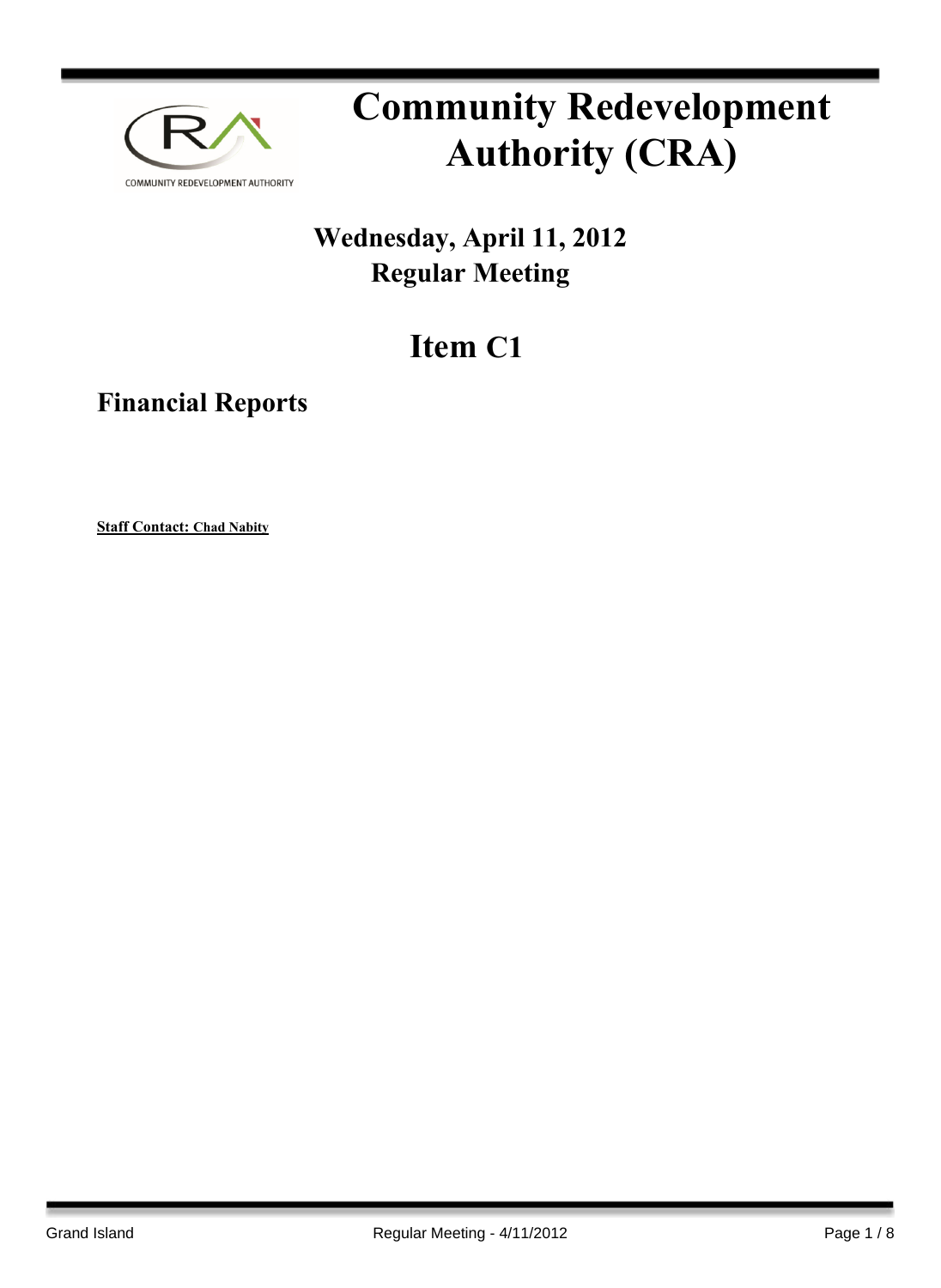|                                   | <b>MONTH ENDED</b>       | 2011-2012                | 2012           | <b>REMAINING</b> |
|-----------------------------------|--------------------------|--------------------------|----------------|------------------|
|                                   | <b>MARCH 2012</b>        | <b>YEAR TO DATE</b>      | <b>BUDGET</b>  | <b>BALANCE</b>   |
| <b>CONSOLIDATED</b>               |                          |                          |                |                  |
| <b>Beginning Cash</b>             | 582,028                  | 923,823                  | 923,823        |                  |
| <b>REVENUE:</b>                   |                          |                          |                |                  |
| Property Taxes-CRA                | 17,239                   | 150,087                  | 639,405        | 658,782          |
| Property Taxes-TIF's              |                          | 148,943                  | 318,406        | 3,059            |
| Loan Proceeds                     |                          |                          |                |                  |
| Interest Income                   | 3,957                    | 4,941                    | 8,000          | 3,059            |
| <b>Land Sales</b>                 |                          |                          | 70,000         | 63,646           |
| Other Revenue                     |                          | 13,111                   | 11,000         | (2,111)          |
|                                   |                          |                          |                |                  |
| <b>TOTAL REVENUE</b>              | 21,196                   | 317,082                  | 1,046,811      | 726,434          |
|                                   |                          |                          |                |                  |
| <b>TOTAL RESOURCES</b>            | 603,224                  | 1,240,905                | 1,970,634      | 726,434          |
| <b>EXPENSES</b>                   |                          |                          |                |                  |
| Auditing & Accounting             |                          | 4,025                    | 5,000          | 975              |
| Legal Services                    | 225                      | 896                      | 10,000         | 9,105            |
| <b>Consulting Services</b>        | ÷.                       | 4,210                    | 10,000         | 5,790            |
| <b>Contract Services</b>          | 9,439                    | 23,636                   | 55,000         | 31,364           |
| Printing & Binding                | $\overline{\phantom{0}}$ | $\overline{\phantom{a}}$ | 1,000          | 1,000            |
| Other Professional Services       |                          | 7,599                    | 5,000          | (2, 599)         |
| General Liability Insurance       | ۰                        | $\overline{\phantom{a}}$ | 250            | 250              |
| Postage                           | 31                       | 130                      | 200            | 70               |
| Matching Grant                    |                          | $\blacksquare$           | ÷,             |                  |
| <b>Legal Notices</b>              | 15                       | 968                      | 800            | (168)            |
| Licenses & Fees                   |                          | $\mathbf{r}$             |                |                  |
| Travel & Training                 |                          | 161                      | 1,000          | 839              |
| Other Expenditures                |                          |                          | 500            | 500              |
| Office Supplies                   |                          |                          | 500            | 500              |
| Supplies                          |                          |                          | 300            | 300              |
| Land                              |                          | $\overline{a}$           | 100,000        | 100,000          |
| Bond Principal - Lincoln Pool     |                          |                          | 201,787        | 201,787          |
| Façade Improvement                |                          | 448,935                  | 987,500        | 538,565          |
| South Locust                      |                          | $\overline{a}$           | $\overline{a}$ |                  |
| Alleyway Improvement              |                          |                          |                |                  |
| Other Projects                    |                          |                          | 111,000        | 111,000          |
| <b>Bond Principal</b>             |                          | 129,488                  | 266,659        | 121,171          |
| <b>Bond Interest</b>              |                          | 27,088                   | 50,747         | 23,659           |
| Interest Expense                  |                          | $\overline{\phantom{a}}$ | -              |                  |
| <b>TOTAL EXPENSES</b>             | 9,710                    | 647,136                  | 1,807,243      | 1,144,107        |
|                                   |                          |                          |                |                  |
| <b>INCREASE(DECREASE) IN CASH</b> | 11,486                   | (330, 054)               | (760, 432)     |                  |
| <b>ENDING CASH</b>                | 593,514                  | 593,769                  | 163,391        |                  |
| <b>LESS COMMITMENTS</b>           | 667,071                  | 667,071                  |                |                  |
| <b>AVAILABLE CASH</b>             | (73, 558)                | (73, 302)                | 163,391        |                  |
|                                   |                          |                          |                |                  |
| <b>CHECKING</b>                   | 228,272                  |                          |                |                  |
| <b>INVESTMENTS</b>                | 365,241                  |                          |                |                  |
| <b>Total Cash</b>                 | 593,514                  |                          |                |                  |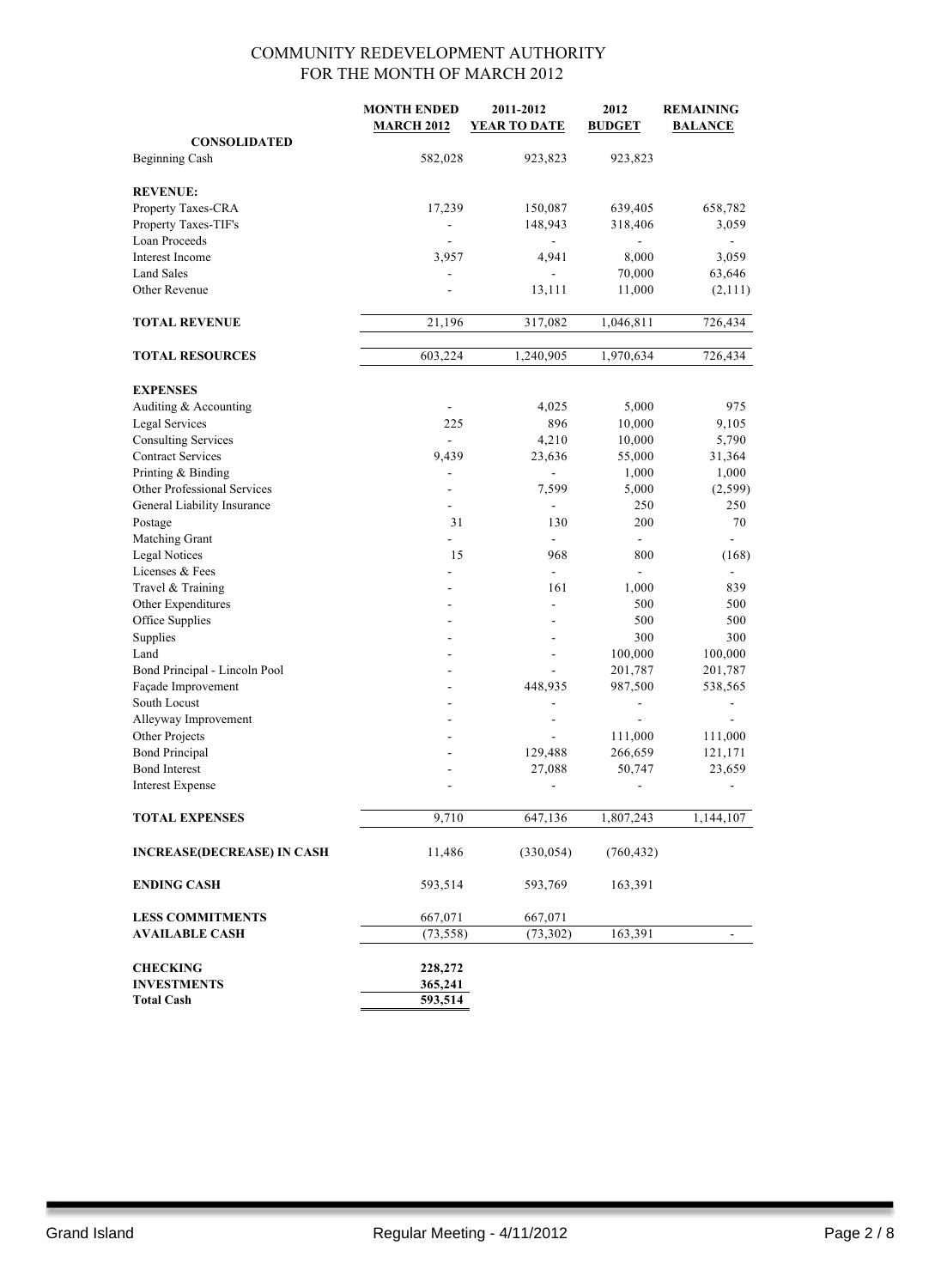|                                   | <b>MONTH ENDED</b><br><b>MARCH 2012</b> | 2011-2012<br><b>YEAR TO DATE</b> | 2012<br><b>BUDGET</b>    | <b>REMAINING</b><br><b>BALANCE</b> |
|-----------------------------------|-----------------------------------------|----------------------------------|--------------------------|------------------------------------|
| <b>CRA</b>                        |                                         |                                  |                          |                                    |
| <b>GENERAL OPERATIONS:</b>        |                                         |                                  |                          |                                    |
| Property Taxes                    | 17,239                                  | 150,087                          | 639,405                  | 489,318                            |
| <b>Interest Income</b>            | 3,947                                   | 4,334                            | 8,000                    | 3,666                              |
| <b>Land Sales</b>                 |                                         | $\mathbf{r}$                     | 70,000                   | 70,000                             |
| Other Revenue & Motor Vehicle Tax |                                         | 6,524                            | 10,000                   | 3,476                              |
| <b>TOTAL</b>                      | 21,186                                  | 160,945                          | 727,405                  | 566,460                            |
| <b>GILI TRUST</b>                 |                                         |                                  |                          |                                    |
| Property Taxes                    |                                         | 32,019                           | 32,890                   | 871                                |
| Interest Income                   |                                         | 511                              |                          | (511)                              |
| Other Revenue                     |                                         | $\overline{a}$                   | ä,                       |                                    |
| <b>TOTAL</b>                      | $\blacksquare$                          | 32,530                           | 32,890                   | 360                                |
| <b>CHERRY PARK LTD II</b>         |                                         |                                  |                          |                                    |
| Property Taxes                    | ÷.                                      | 31,776                           | 59,180                   | 27,404                             |
| Interest Income                   | 10                                      | 89                               | $\overline{\phantom{0}}$ | (89)                               |
| Other Revenue                     |                                         |                                  |                          |                                    |
| <b>TOTAL</b>                      | 10                                      | 31,865                           | 59,180                   | 27,315                             |
| <b>GENTLE DENTAL</b>              |                                         |                                  |                          |                                    |
| Property Taxes                    |                                         | 80                               | 4,202                    | 4,122                              |
| Interest Income                   | $\boldsymbol{0}$                        | $\mathbf{1}$                     | ٠                        | (1)                                |
| Other Revenue                     |                                         |                                  |                          |                                    |
| <b>TOTAL</b>                      | $\boldsymbol{0}$                        | 81                               | 4,202                    | 4,121                              |
| <b>PROCON TIF</b>                 |                                         |                                  |                          |                                    |
| Property Taxes                    |                                         | 9,109                            | 19,162                   | 10,053                             |
| Interest Income                   | $\boldsymbol{0}$                        | 2                                | $\overline{\phantom{a}}$ | (2)                                |
| Other Revenue                     |                                         | 233                              |                          | (233)                              |
| <b>TOTAL</b>                      | $\mathbf{0}$                            | 9,344                            | 19,162                   | 9,818                              |
| <b>WALNUT HOUSING PROJECT</b>     |                                         |                                  |                          |                                    |
| Property Taxes                    |                                         | 32,025                           | 74,472                   | 42,447                             |
| Interest Income                   | $\mathbf{0}$                            | 5                                | $\overline{\phantom{0}}$ | (5)                                |
| Other Revenue                     |                                         | 6,354                            |                          | (6, 354)                           |
| <b>TOTAL</b>                      | $\boldsymbol{0}$                        | 38,384                           | 74,472                   | 36,088                             |
| <b>BRUNS PET GROOMING</b>         |                                         |                                  |                          |                                    |
| Property Taxes                    |                                         | 6,474                            | 11,000                   | 4,526                              |
| Interest Income                   |                                         |                                  |                          |                                    |
| Other Revenue                     |                                         |                                  |                          |                                    |
| <b>TOTAL</b>                      | $\overline{\phantom{a}}$                | 6,474                            | 11,000                   | 4,526                              |
| <b>GIRARD VET CLINIC</b>          |                                         |                                  |                          |                                    |
| Property Taxes                    |                                         | 167                              | 14,000                   | 13,833                             |
| Interest Income                   |                                         |                                  |                          |                                    |
| Other Revenue                     |                                         |                                  |                          |                                    |
| <b>TOTAL</b>                      | $\overline{\phantom{a}}$                | 167                              | 14,000                   | 13,833                             |
| <b>GEDDES ST APTS-PROCON</b>      |                                         |                                  |                          |                                    |
| Property Taxes                    |                                         | 23,881                           | 30,000                   | 6,119                              |
| Interest Income                   |                                         |                                  |                          |                                    |
| Other Revenue                     |                                         |                                  |                          |                                    |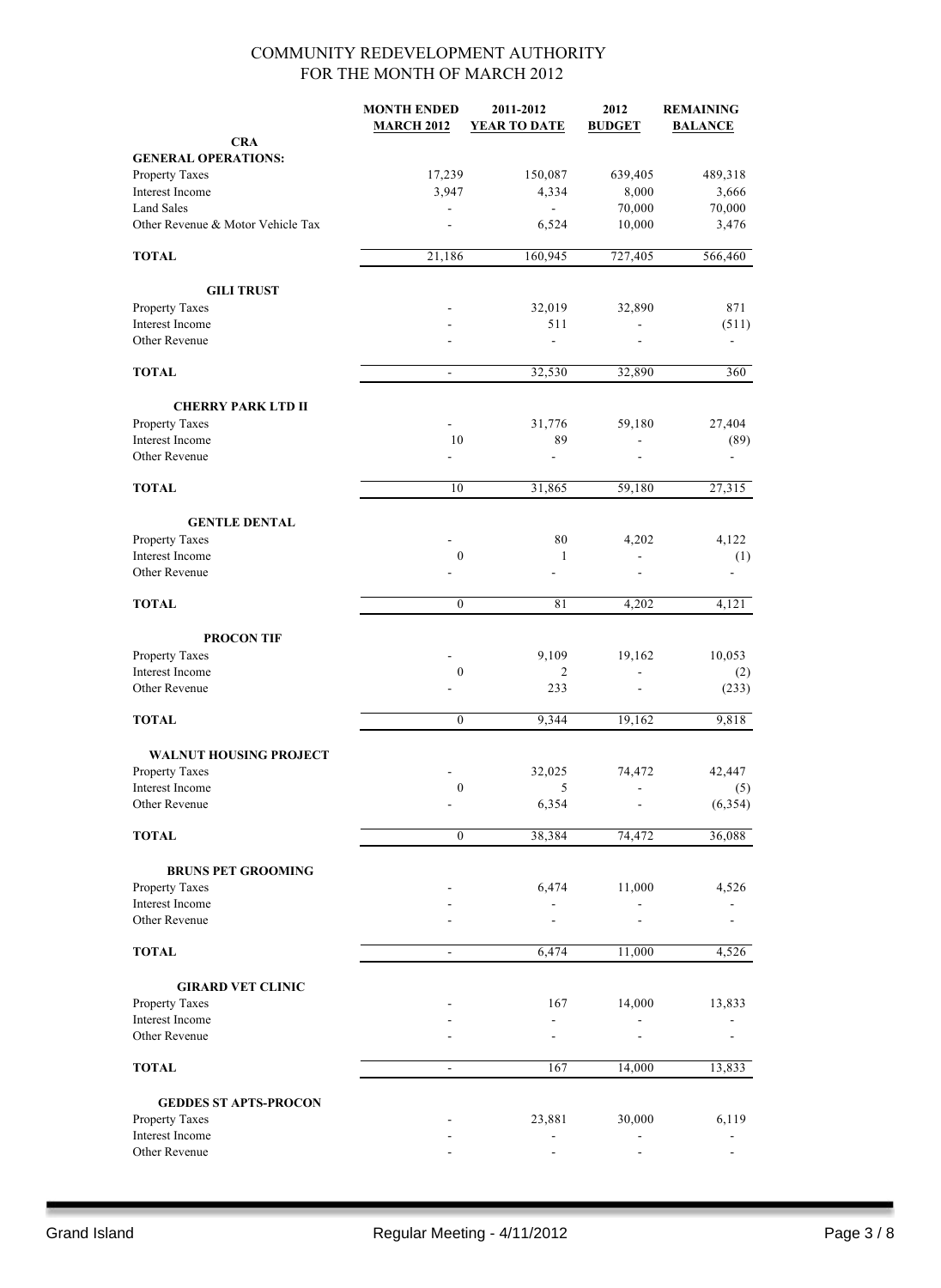|                                   | <b>MONTH ENDED</b><br><b>MARCH 2012</b> | 2011-2012<br><b>YEAR TO DATE</b> | 2012<br><b>BUDGET</b> | <b>REMAINING</b><br><b>BALANCE</b> |
|-----------------------------------|-----------------------------------------|----------------------------------|-----------------------|------------------------------------|
| <b>TOTAL</b>                      | $\overline{a}$                          | 23,881                           | 30,000                | 6,119                              |
| <b>SOUTHEAST CROSSING</b>         |                                         |                                  |                       |                                    |
| Property Taxes                    |                                         | 7,255                            | 14,000                | 6,745                              |
| Interest Income                   |                                         |                                  |                       |                                    |
| Other Revenue                     |                                         |                                  |                       |                                    |
| <b>TOTAL</b>                      | $\blacksquare$                          | 7,255                            | 14,000                | 6,745                              |
| <b>Poplar Street Water</b>        |                                         |                                  |                       |                                    |
| Property Taxes                    |                                         | 61                               | 1,000                 | 939                                |
| Interest Income                   |                                         |                                  |                       |                                    |
| Other Revenue                     |                                         |                                  | 1,000                 | 1,000                              |
| <b>TOTAL</b>                      | $\overline{\phantom{a}}$                | 61                               | 2,000                 | 1,939                              |
| <b>CASEY'S @ FIVE POINTS</b>      |                                         |                                  |                       |                                    |
| Property Taxes                    |                                         | 4,262                            | 15,000                | 10,738                             |
| Interest Income                   |                                         | $\overline{\phantom{a}}$         |                       |                                    |
| Other Revenue                     |                                         |                                  |                       |                                    |
| <b>TOTAL</b>                      | $\equiv$                                | 4,262                            | 15,000                | 10,738                             |
| <b>SOUTH POINTE HOTEL PROJECT</b> |                                         |                                  |                       |                                    |
| Property Taxes                    |                                         | 1,473                            | 22,000                | 20,527                             |
| Interest Income                   |                                         | $\blacksquare$                   |                       |                                    |
| Other Revenue                     |                                         |                                  |                       |                                    |
| <b>TOTAL</b>                      | $\blacksquare$                          | 1,473                            | 22,000                | 20,527                             |
| <b>TODD ENCK PROJECT</b>          |                                         |                                  |                       |                                    |
| Property Taxes                    |                                         | 104                              | 5,500                 | 5,396                              |
| Interest Income                   |                                         |                                  |                       |                                    |
| Other Revenue                     |                                         |                                  |                       |                                    |
| <b>TOTAL</b>                      | $\blacksquare$                          | 104                              | 5,500                 | 5,396                              |
| <b>JOHN SCHULTE CONSTRUCTION</b>  |                                         |                                  |                       |                                    |
| Property Taxes                    |                                         | 77                               | 3,000                 | 2,923                              |
| Interest Income                   |                                         |                                  |                       |                                    |
| Other Revenue                     |                                         |                                  |                       |                                    |
| <b>TOTAL</b>                      | $\overline{\phantom{a}}$                | 77                               | 3,000                 | 2,923                              |
| PHARMACY PROPERTIES INC           |                                         |                                  |                       |                                    |
| Property Taxes                    |                                         | 178                              | 8,000                 | 7,822                              |
| Interest Income                   |                                         |                                  |                       |                                    |
| Other Revenue                     |                                         |                                  |                       |                                    |
| <b>TOTAL</b>                      |                                         | 178                              | 8,000                 | 7,822                              |
| <b>KEN-RAY LLC</b>                |                                         |                                  |                       |                                    |
| Property Taxes                    |                                         |                                  | 5,000                 | 5,000                              |
| Interest Income<br>Other Revenue  |                                         |                                  |                       |                                    |
|                                   |                                         |                                  |                       |                                    |
| <b>TOTAL</b>                      | $\blacksquare$                          | $\overline{\phantom{a}}$         | 5,000                 | 5,000                              |
| <b>SKAGWAY</b>                    |                                         |                                  |                       |                                    |
| Property Taxes                    |                                         |                                  |                       |                                    |
| Interest Income                   |                                         |                                  |                       |                                    |
| Other Revenue                     |                                         |                                  |                       |                                    |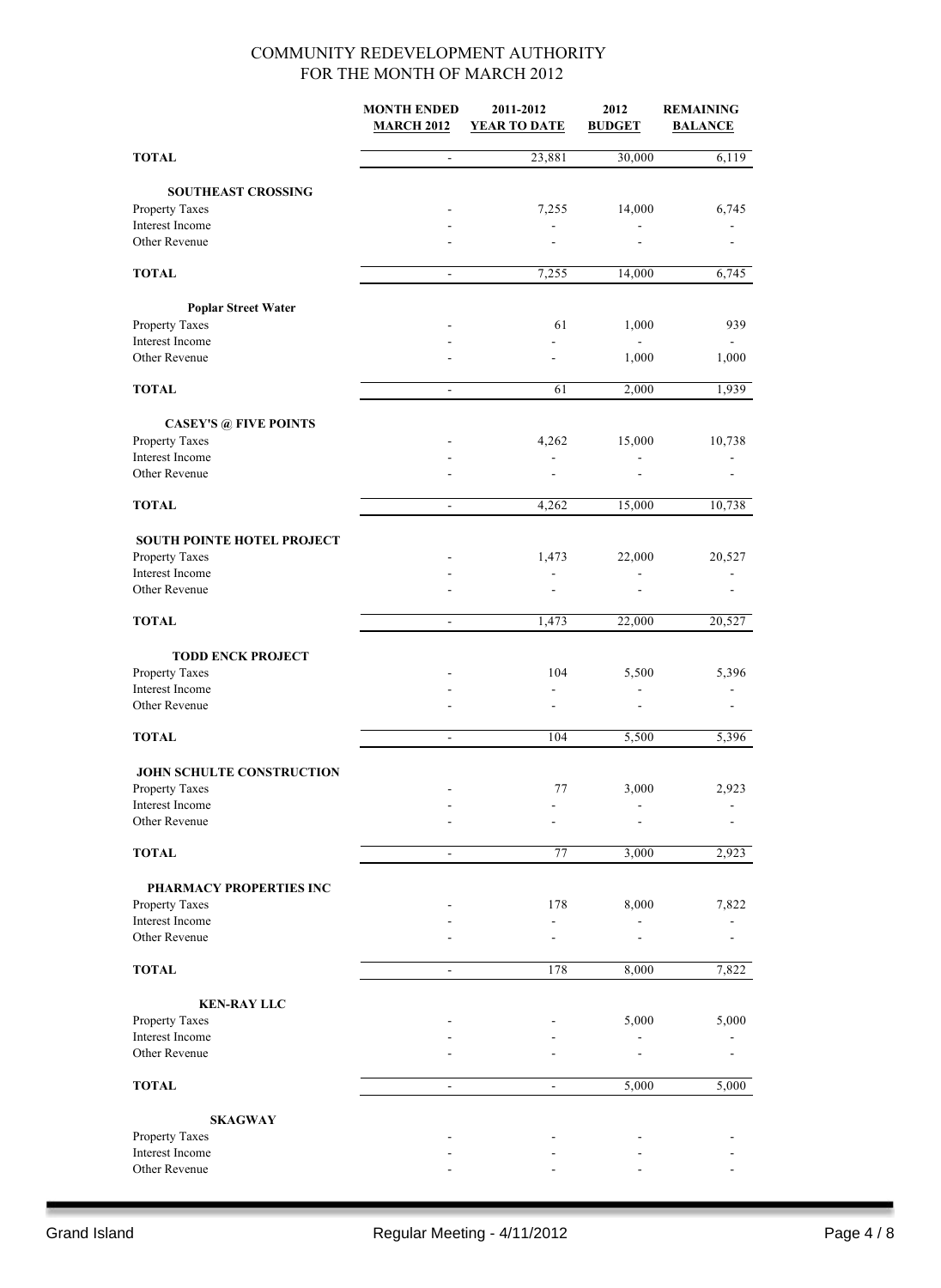|                      | <b>MONTH ENDED</b><br><b>MARCH 2012</b> | 2011-2012<br><b>YEAR TO DATE</b> | 2012<br><b>BUDGET</b> | <b>REMAINING</b><br><b>BALANCE</b> |
|----------------------|-----------------------------------------|----------------------------------|-----------------------|------------------------------------|
| TOTAL                | -                                       | -                                | -                     |                                    |
| <b>TOTAL REVENUE</b> | 21.196                                  | 317.082                          | 1.046.811             | 729,729                            |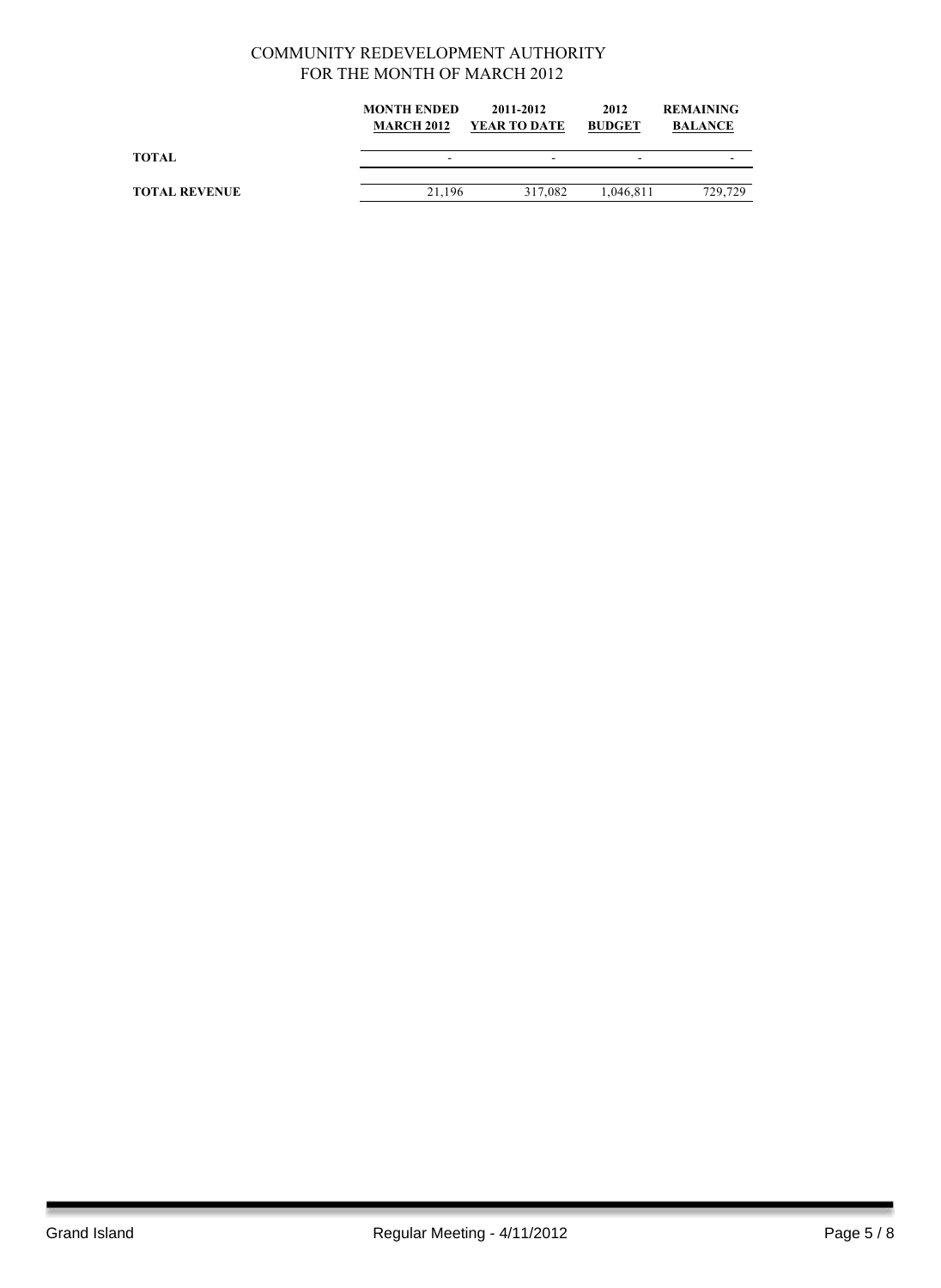|                                                        | <b>MONTH ENDED</b>       | 2011-2012                | 2012            | <b>REMAINING</b>         |
|--------------------------------------------------------|--------------------------|--------------------------|-----------------|--------------------------|
|                                                        | <b>MARCH 2012</b>        | <b>YEAR TO DATE</b>      | <b>BUDGET</b>   | <b>BALANCE</b>           |
| <b>EXPENSES</b>                                        |                          |                          |                 |                          |
| <b>CRA</b>                                             |                          |                          |                 |                          |
| <b>GENERAL OPERATIONS:</b>                             |                          |                          |                 |                          |
| Auditing & Accounting                                  |                          | 4,025                    | 5,000           | 975                      |
| Legal Services                                         | 225                      | 896                      | 10,000          | 9,105                    |
| <b>Consulting Services</b><br><b>Contract Services</b> |                          | 4,210                    | 10,000          | 5,790                    |
|                                                        | 9,439                    | 23,636<br>$\blacksquare$ | 55,000<br>1,000 | 31,364<br>1,000          |
| Printing & Binding<br>Other Professional Services      |                          | 7,599                    | 5,000           | (2, 599)                 |
| General Liability Insurance                            | $\sim$                   | $\overline{\phantom{a}}$ | 250             | 250                      |
| Postage                                                | 31                       | 130                      | 200             | 70                       |
| Matching Grant                                         | $\overline{a}$           | $\blacksquare$           | $\sim$          | ÷.                       |
| <b>Legal Notices</b>                                   | 15                       | 968                      | 800             | (168)                    |
| Licenses & Fees                                        |                          | $\overline{a}$           | $\Box$          | $\overline{\phantom{0}}$ |
| Travel & Training                                      | $\overline{a}$           | 161                      | 1,000           | 839                      |
| Other Expenditures                                     |                          | ٠                        | 500             | 500                      |
| Office Supplies                                        |                          |                          | 500             | 500                      |
| Supplies                                               |                          |                          | 300             | 300                      |
| Land                                                   | ۰                        | $\overline{a}$           | 100,000         | 100,000                  |
| Bond Principal - Lincoln Pool                          |                          |                          | 201,787         | 201,787                  |
|                                                        |                          |                          |                 |                          |
| <b>PROJECTS</b>                                        |                          |                          |                 |                          |
| Façade Improvement                                     |                          | 448,935                  | 987,500         | 538,565                  |
| South Locust                                           |                          | $\overline{a}$           |                 |                          |
| Alleyway Improvement                                   |                          |                          |                 |                          |
| Other Projects                                         |                          |                          | 111,000         | 111,000                  |
| <b>TOTAL CRA EXPENSES</b>                              | 9,710                    | 490,560                  | 1,489,837       | 999,277                  |
|                                                        |                          |                          |                 |                          |
| <b>GILI TRUST</b>                                      |                          |                          |                 |                          |
| <b>Bond Principal</b>                                  |                          | 33,066                   | 31,627          | (1, 439)                 |
| <b>Bond Interest</b>                                   |                          | 1,325                    | 1,263           | (62)                     |
| Other Expenditures                                     |                          |                          |                 |                          |
|                                                        |                          |                          |                 |                          |
| <b>TOTAL GILI EXPENSES</b>                             | $\blacksquare$           | 34,390                   | 32,890          | (1,500)                  |
|                                                        |                          |                          |                 |                          |
| <b>CHERRY PARK LTD II</b>                              |                          |                          |                 |                          |
| <b>Bond Principal</b>                                  |                          | 24,473                   | 49,894          | 25,421                   |
| <b>Bond Interest</b>                                   |                          | 5,117                    | 9,286           | 4,169                    |
|                                                        |                          |                          |                 |                          |
| <b>TOTAL CHERRY PARK EXPENSES</b>                      | $\overline{\phantom{a}}$ | 29,590                   | 59,180          | 29,590                   |
|                                                        |                          |                          |                 |                          |
| <b>GENTLE DENTAL</b>                                   |                          |                          |                 |                          |
| <b>Bond Principal</b>                                  |                          | 1,349                    | 2,760           | 1,411                    |
| <b>Bond Interest</b>                                   |                          | 752                      | 1,442           | 690                      |
|                                                        |                          |                          |                 |                          |
| TOTAL GENTLE DENTAL                                    | $\overline{\phantom{a}}$ | 2,101                    | 4,202           | 2,101                    |
|                                                        |                          |                          |                 |                          |
| <b>PROCON TIF</b>                                      |                          |                          |                 |                          |
| <b>Bond Principal</b>                                  |                          | 5,731                    | 11,782          | 6,051                    |
| <b>Bond Interest</b>                                   |                          | 3,850                    | 7,380           | 3,530                    |
|                                                        |                          |                          |                 |                          |
| <b>TOTAL PROCON TIF</b>                                | $\blacksquare$           | 9,581                    | 19,162          | 9,581                    |
| <b>WALNUT HOUSING PROJECT</b>                          |                          |                          |                 |                          |
| <b>Bond Principal</b>                                  |                          | 21,191                   | 43,096          | 21,905                   |
| <b>Bond Interest</b>                                   |                          | 16,045                   | 31,376          | 15,331                   |
|                                                        |                          |                          |                 |                          |
| <b>TOTAL WALNUT HOUSING</b>                            |                          | 37,236                   | 74,472          | 37,236                   |
|                                                        |                          |                          |                 |                          |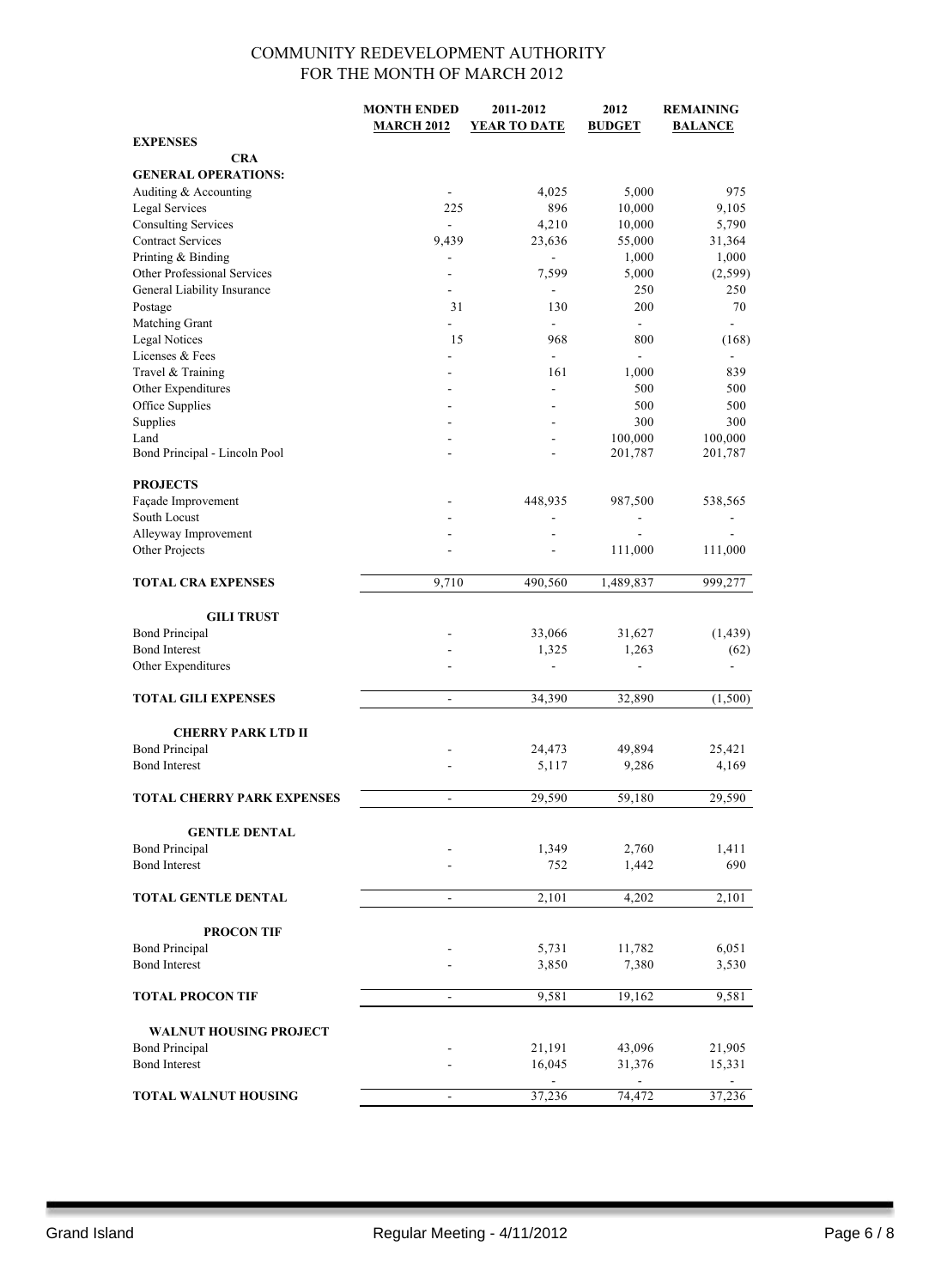|                                                         | <b>MONTH ENDED</b>           | 2011-2012                | 2012                     | <b>REMAINING</b> |
|---------------------------------------------------------|------------------------------|--------------------------|--------------------------|------------------|
|                                                         | <b>MARCH 2012</b>            | <b>YEAR TO DATE</b>      | <b>BUDGET</b>            | <b>BALANCE</b>   |
| <b>BRUNS PET GROOMING</b>                               |                              |                          |                          |                  |
| <b>Bond Principal</b>                                   |                              | 6,474                    | 11,000                   | 4,526            |
| <b>Bond Interest</b>                                    |                              | $\overline{a}$           |                          |                  |
| <b>TOTAL BRUNS PET GROOMING</b>                         | $\blacksquare$               | 6,474                    | 11,000                   | 4,526            |
|                                                         |                              |                          |                          |                  |
| <b>GIRARD VET CLINIC</b><br><b>Bond Principal</b>       |                              | 9,196                    | 14,000                   | 4,804            |
| <b>Bond Interest</b>                                    |                              |                          |                          |                  |
| <b>TOTAL GIRARD VET CLINIC</b>                          | $\qquad \qquad \blacksquare$ | 9,196                    | 14,000                   | 4,804            |
|                                                         |                              |                          |                          |                  |
| <b>GEDDES ST APTS - PROCON</b><br><b>Bond Principal</b> |                              | 14,852                   | 30,000                   | 15,148           |
| <b>Bond Interest</b>                                    |                              | $\blacksquare$           |                          |                  |
|                                                         |                              |                          |                          |                  |
| <b>TOTAL GEDDES ST APTS - PROCON</b>                    | $\mathcal{L}$                | 14,852                   | 30,000                   | 15,148           |
| <b>SOUTHEAST CROSSINGS</b>                              |                              |                          |                          |                  |
| <b>Bond Principal</b>                                   |                              | 7,255                    | 14,000                   | 6,745            |
| <b>Bond Interest</b>                                    |                              |                          |                          |                  |
| <b>TOTAL SOUTHEAST CROSSINGS</b>                        | $\overline{\phantom{a}}$     | 7,255                    | 14,000                   | 6,745            |
| <b>POPLAR STREET WATER</b>                              |                              |                          |                          |                  |
| <b>Bond Principal</b>                                   |                              | 61                       |                          | (61)             |
| <b>Bond Interest</b>                                    |                              |                          |                          |                  |
| Auditing & Accounting                                   |                              |                          |                          |                  |
| <b>Contract Services</b>                                |                              |                          |                          |                  |
| <b>TOTAL POPLAR STREET WATER</b>                        | $\overline{a}$               | 61                       | $\sim$                   | (61)             |
| <b>CASEY'S @ FIVE POINTS</b>                            |                              |                          |                          |                  |
| <b>Bond Principal</b>                                   |                              | 4,262                    | 15,000                   | 10,738           |
| <b>Bond Interest</b>                                    |                              | $\overline{\phantom{a}}$ | $\overline{\phantom{a}}$ |                  |
| <b>TOTAL CASEY'S @ FIVE POINTS</b>                      | $\blacksquare$               | 4,262                    | 15,000                   | 10,738           |
| <b>SOUTH POINTE HOTEL PROJECT</b>                       |                              |                          |                          |                  |
| <b>Bond Principal</b>                                   |                              | 1,473                    | 22,000                   | 20,527           |
| <b>Bond Interest</b>                                    |                              |                          |                          |                  |
|                                                         |                              |                          |                          |                  |
| TOTAL SOUTH POINTE HOTEL PROJECT                        | $\blacksquare$               | 1,473                    | 22,000                   | 20,527           |
| <b>TODD ENCK PROJECT</b>                                |                              |                          |                          |                  |
| <b>Bond Principal</b>                                   |                              | 104                      | 5,500                    | 5,396            |
| <b>Bond Interest</b>                                    |                              |                          |                          |                  |
| <b>TOTAL TODD ENCK PROJECT</b>                          | $\blacksquare$               | 104                      | 5,500                    | 5,396            |
| JOHN SCHULTE CONSTRUCTION                               |                              |                          |                          |                  |
| <b>Bond Principal</b>                                   |                              | 77                       | 3,000                    | 2,923            |
| <b>Bond Interest</b>                                    |                              |                          |                          |                  |
| Auditing & Accounting                                   |                              |                          |                          |                  |
| <b>TOTAL JOHN SCHULTE CONSTRUCIT</b>                    | $\blacksquare$               | 77                       | 3,000                    | 2,923            |
| PHARMACY PROPERTIES INC                                 |                              |                          |                          |                  |
| <b>Bond Principal</b>                                   |                              | 178                      | 8,000                    | 7,822            |
| <b>Bond Interest</b>                                    |                              |                          |                          |                  |
| Auditing & Accounting                                   |                              |                          |                          |                  |